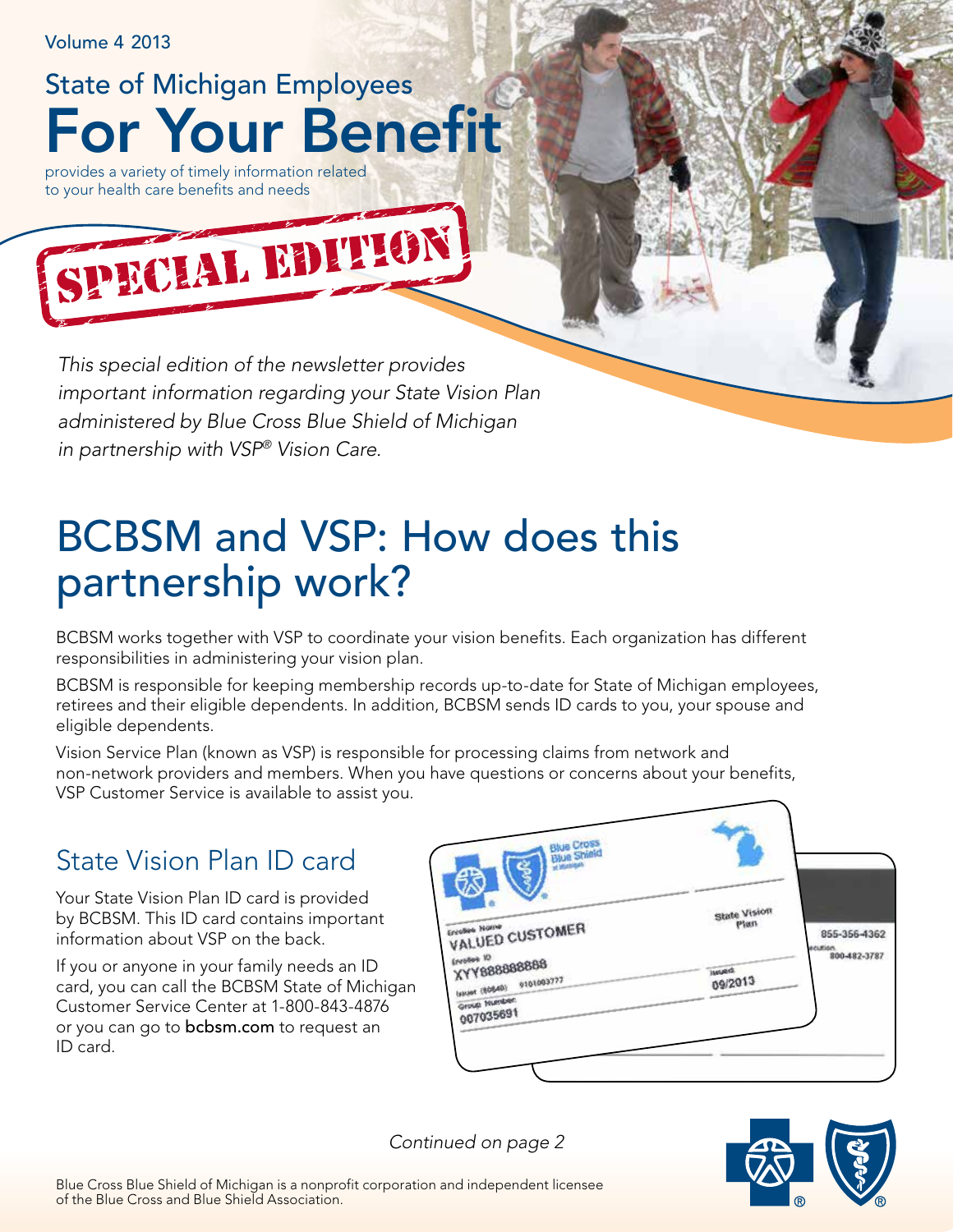## Choosing your vision provider

To locate a participating VSP provider, visit bcbsm.com. Click on *Find a Doctor* and, under "More Information," click on *Dental, Vision, and Other Directories* and then click on *VSP*. You can also contact VSP Customer Service at 1‑855‑356‑4362 to locate a participating provider. Remember your costs are lower if you go to a VSP network provider.

### Walmart and Sam's Club

Walmart and Sam's Club do not participate with VSP. This means that these providers do not have signed agreements with VSP. If you receive services from these providers, they will be considered out-of-network. If you use your vision benefits at Walmart or Sam's Club, you will be responsible for the difference between the out-of-network benefit amount and the provider's charge.

### **Costco**

Costco's Optical Department participates with VSP. However, not all of the optometrists at Costco participate with VSP. If you are scheduling an eye exam, it is important that you confirm that the optometrist participates with VSP so you can receive the maximum benefits for your lenses and frames or contact lenses.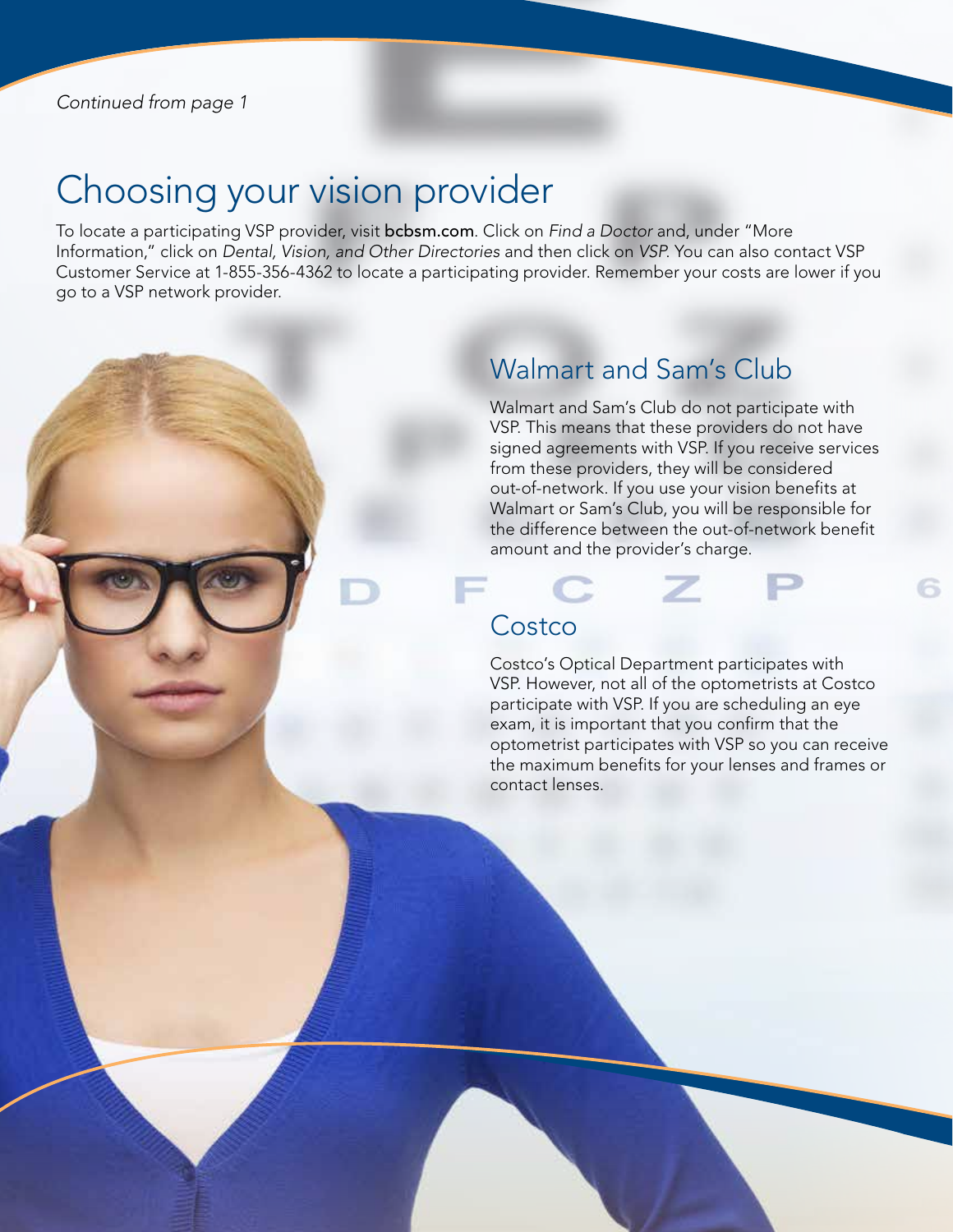## Member portal registration

For instant access to your personal benefit information, you, your spouse and eligible dependents can register at vsp.com.

The registration process is easy and requires the following information.

- Step 1: *The social security number is not applicable to BCBSM members.* You only need to provide your nine‑digit BCBSM member ID number. Do not include the alpha prefix.
- Step 2: Enter the primary member's first and last name.

**Step 3:** Enter the date of birth of the primary member.

After entering this information, follow the online instructions to complete your registration.

## Frequency limitations

Eyeglass lenses, frames and contact lenses are covered once every 24 consecutive months or once every 12 months if your prescription changes. If you have a change in your prescription, your provider must document the change and give you a copy of the documentation. You'll need the documentation to obtain your lenses and frames or contact lenses. You'll also need it if you submit a claim to VSP for out-of-network services.